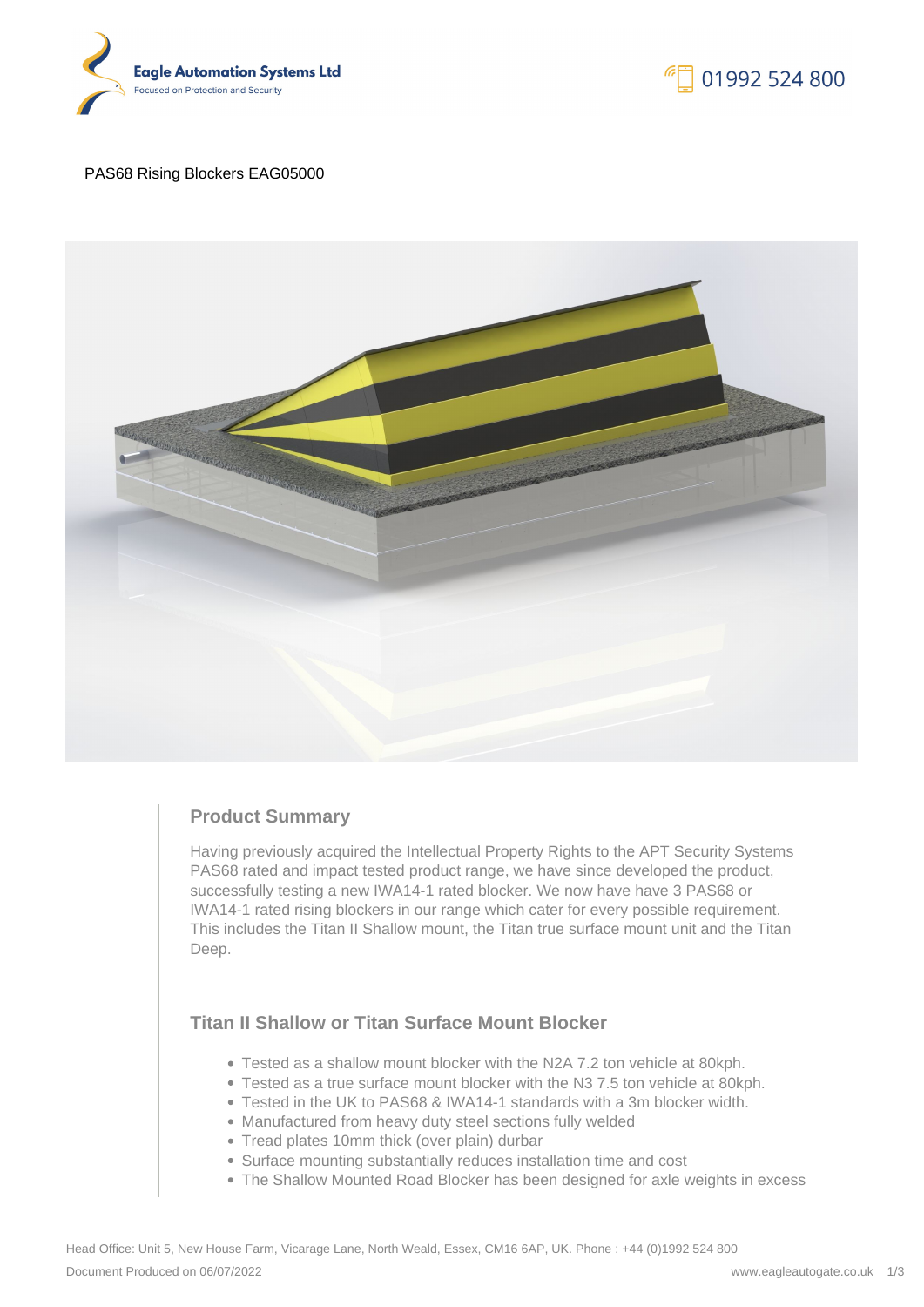



### PAS68 Rising Blockers EAG05000

of 12 tonne

Normal operating time of 6-8 seconds